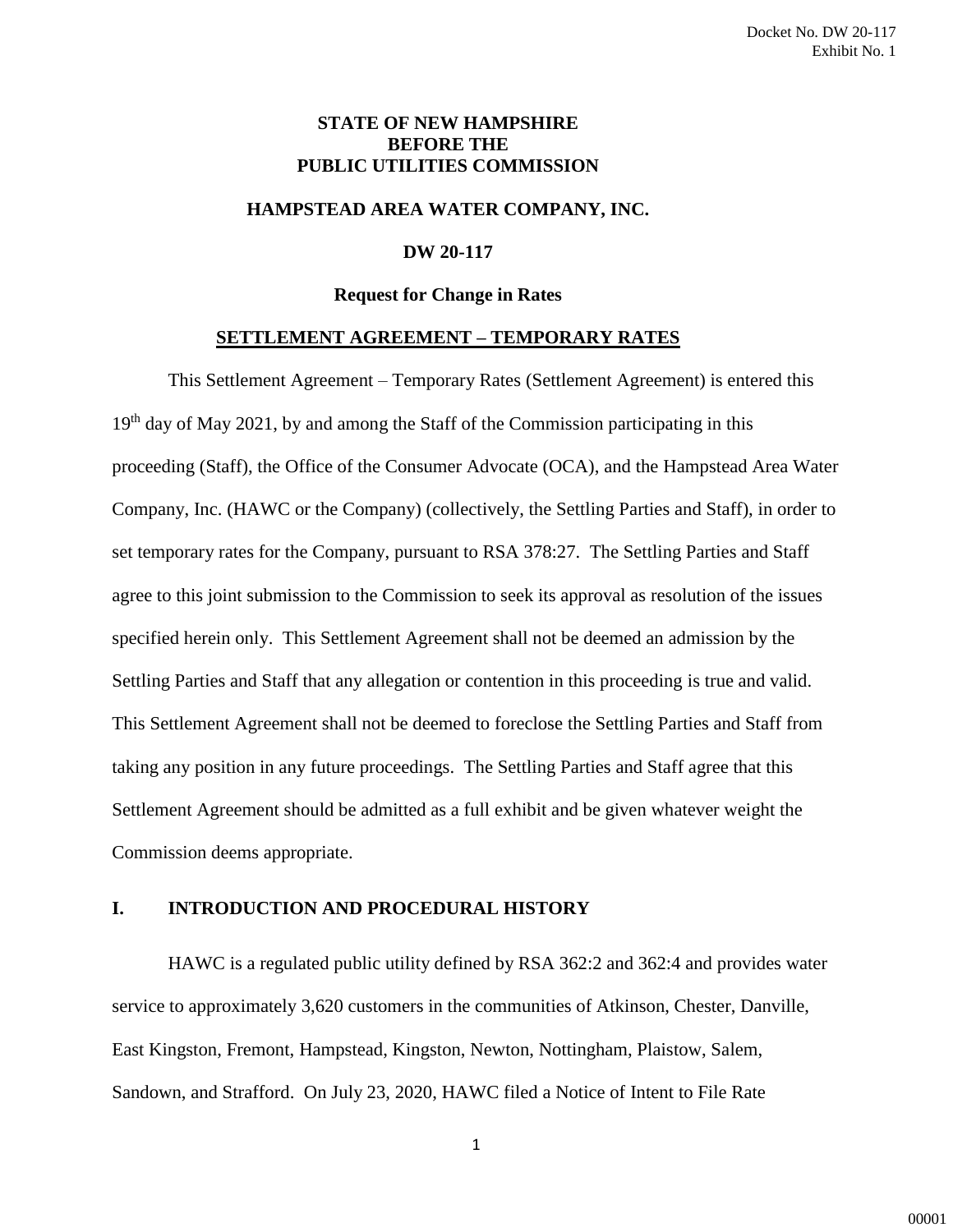Schedules. On September 22, 2020, the Commission granted the Company's Motion to Withdraw Notice of Intent to File Rate Schedules, Without Prejudice, filed the day prior. On September 28, 2020, HAWC filed a new Notice of Intent to File Rate Schedules.

On November 24, 2020, the Company filed its rate schedules and supporting documentation, based on a 2019 test year, which included a Motion for Protective Order and Confidential Treatment, proposed revised tariff pages, proposed temporary tariff pages, and a proposed Water Infrastructure and Conservation Adjustment mechanism. HAWC proposed to increase its annual revenues on a permanent basis by a total of \$1,523,330.00, or 77.41%, to a total revenue requirement of \$3,848,758.00. The Company also proposed, among other things, an inclining block volumetric rate.

For temporary rates, the Company proposed an increase of its current volumetric rate of \$6.11 per hundred cubic feet (ccf) per month to \$7.22 per ccf per month.

The Commission issued an Order Suspending Proposed Tariffs and Scheduling Prehearing Conference, Order No. 26,437, on December 18, 2020, which the Company published on its website that same day. On February 22, 2021, the Company filed an Assented-To Motion to Allow Additional Customer Notice and Extend Deadline to Intervene, which the Commission granted by Secretarial Letter dated March 3, 2021. An affidavit of mailing of said additional notice occurring on March 5, 2021, was filed On March 17, 2021.

The Company replaced its rate case schedules with a searchable PDF format on March 11, as requested during the February 10, 2021, Prehearing Conference. A proposed procedural schedule was filed by Staff on March 11, 2021, and approved by the Commission on March 18. On April 9, the Commission granted the following five petitions for intervention: the Town of Hampstead; the Town of Danville; the Town of Atkinson; Sarah Theriault; and Karen Steele.

2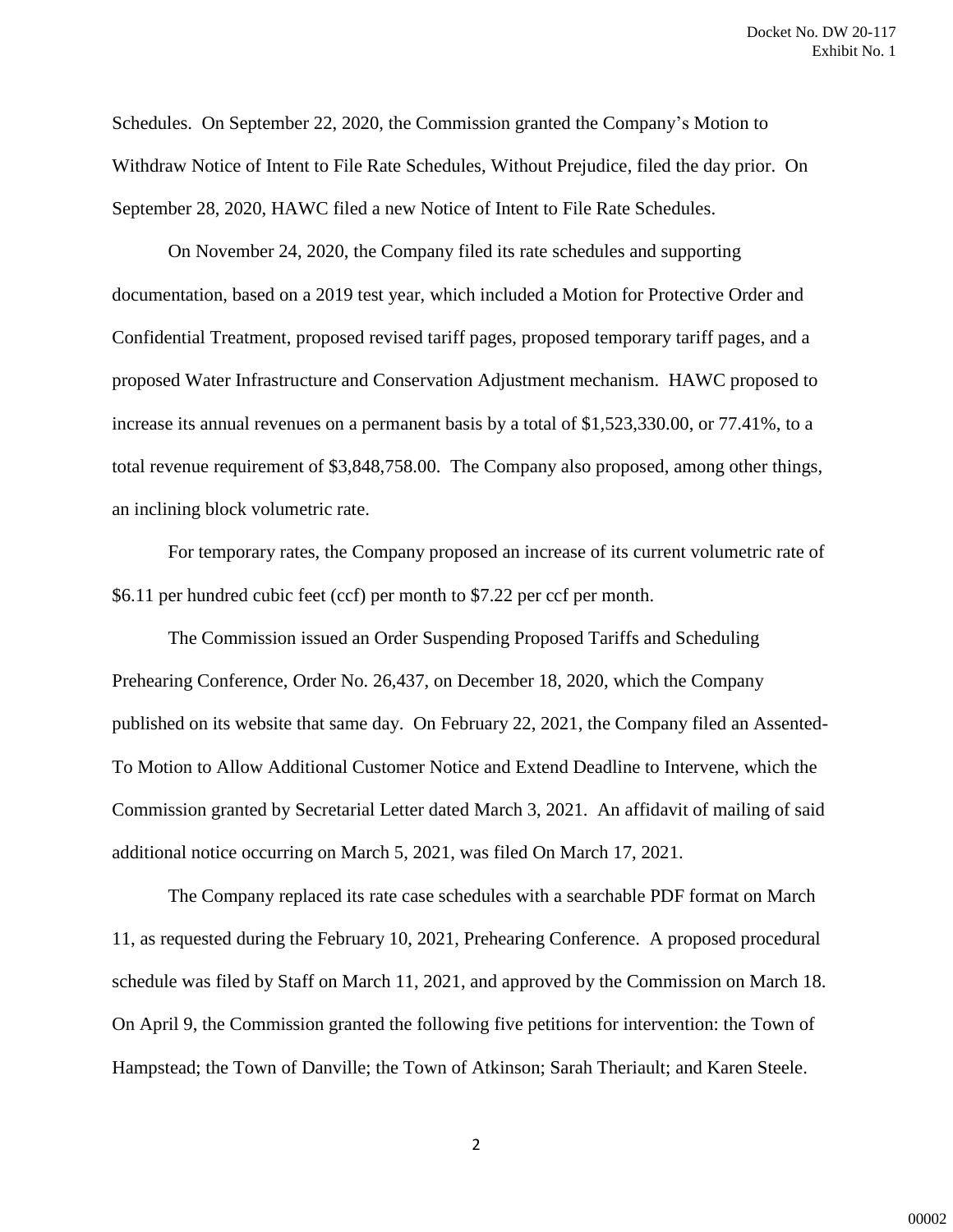After discovery and multiple technical sessions, the Settling Parties and Staff reached an agreement on temporary rates, as evidenced below.

## **II. STIPULATED TERMS**

- A. Temporary Rate Increase The Settling Parties and Staff agree that, in accordance with RSA 378:27, temporary rates, based on the books and records on file with the Commission, be set by a 12.31% increase to the Company's 2019 annual water sales revenue. The proposed 12.31% adjustment equates to a \$248,960 increase in the Company's 2019 annual water sales revenue. Based upon the Company's annual filings, as of end of December 2019, Staff determined that the Company's rate of return is 1.46%, below its most recently approved rate of return of 6.35%. *See Hampstead Area Water Company, Inc.*, Order No. 26,195 at 3 (November 28, 2018) (calculating the rate of return at 6.35%). As such, the Settling Parties and Staff agree that HAWC is under earning and is entitled to a temporary rate increase.
- B. Resulting Temporary Customer Rates The Settling Parties and Staff agree that the following temporary rates, based upon the proposed increase in the Company's annual water sales revenue, are just and reasonable. The Settling Parties and Staff agree that all the current permanent rates shall be temporarily increased as follows, reflective of the 12.31 % increase in 2019 annual water sales revenue:

3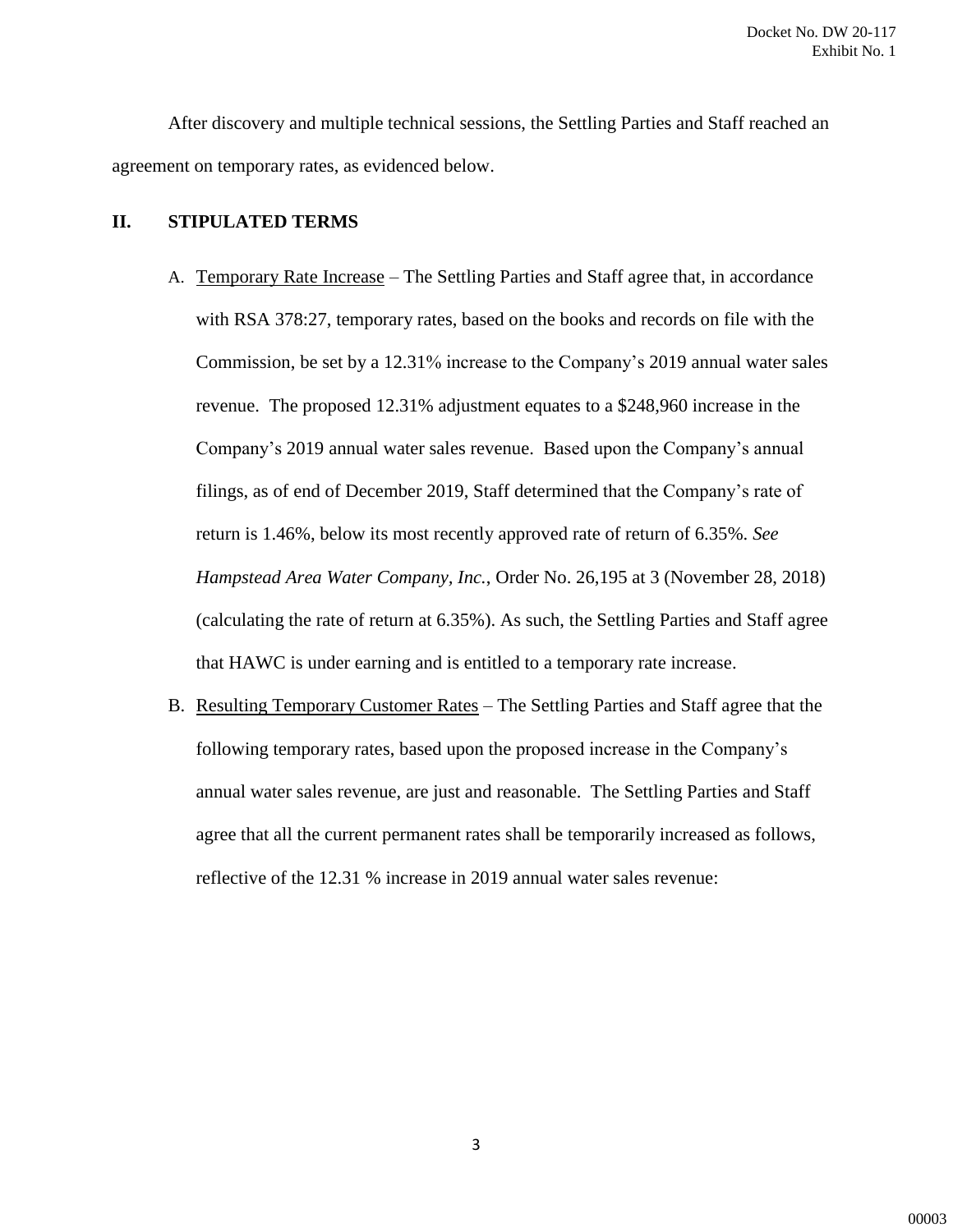1. General Service Metered Rates (monthly):

| Meter Size            | <b>Base Charge</b>        | Consumption Rate (per ccf) |
|-----------------------|---------------------------|----------------------------|
| $5/8$ " meter         | $$11.23$ (from \$10.00)   | $$6.74$ (from \$6.11)      |
| $\frac{3}{4}$ " meter | \$22.46 (from \$20.00)    | $$6.74$ (from \$6.11)      |
| $1$ " meter           | \$33.69 (from \$30.00)    | $$6.74$ (from \$6.11)      |
| $1\frac{1}{2}$ meter  | \$67.38 (from \$60.00)    | $$6.74$ (from \$6.11)      |
| $2$ " meter           | $$112.31$ (from \$100.00) | $$6.74$ (from \$6.11)      |

2. Atkinson and Hampstead Municipal Fire Protection Service Rates (annual):

Annual Hydrant Charge: \$224.62 (from \$200.00)

Annual Availability Fee: \$2,246.20 (from \$2,000.00)

3. General Private Fire Protection Service Rates (annual fee, billed quarterly):

| Meter Size            | <b>Base Charge</b>              |
|-----------------------|---------------------------------|
| $5/8$ " meter         | \$112.31 (from \$100.00)        |
| $\frac{3}{4}$ " meter | \$224.62 (from \$200.00)        |
| $1"$ meter            | \$449.24 (from \$400.00)        |
| $1\frac{1}{2}$ meter  | \$673.86 (from \$600.00)        |
| $2$ " meter           | $$1,684.65$ (from $$1,500.00$ ) |

- C. Effective Date The Settling Parties and Staff agree that the effective date for these temporary rates should be the earlier of June 30, 2021, or the date the Commission issues an order on temporary rates, on a service-rendered basis.
- D. Reconciliation The Settling Parties and Staff agree that temporary rates will be subject to reconciliation pursuant to RSA 378:29, effective the earlier of June 30, 2021, or the date the Commission issues a temporary rate order, after the final determination of rates in this docket.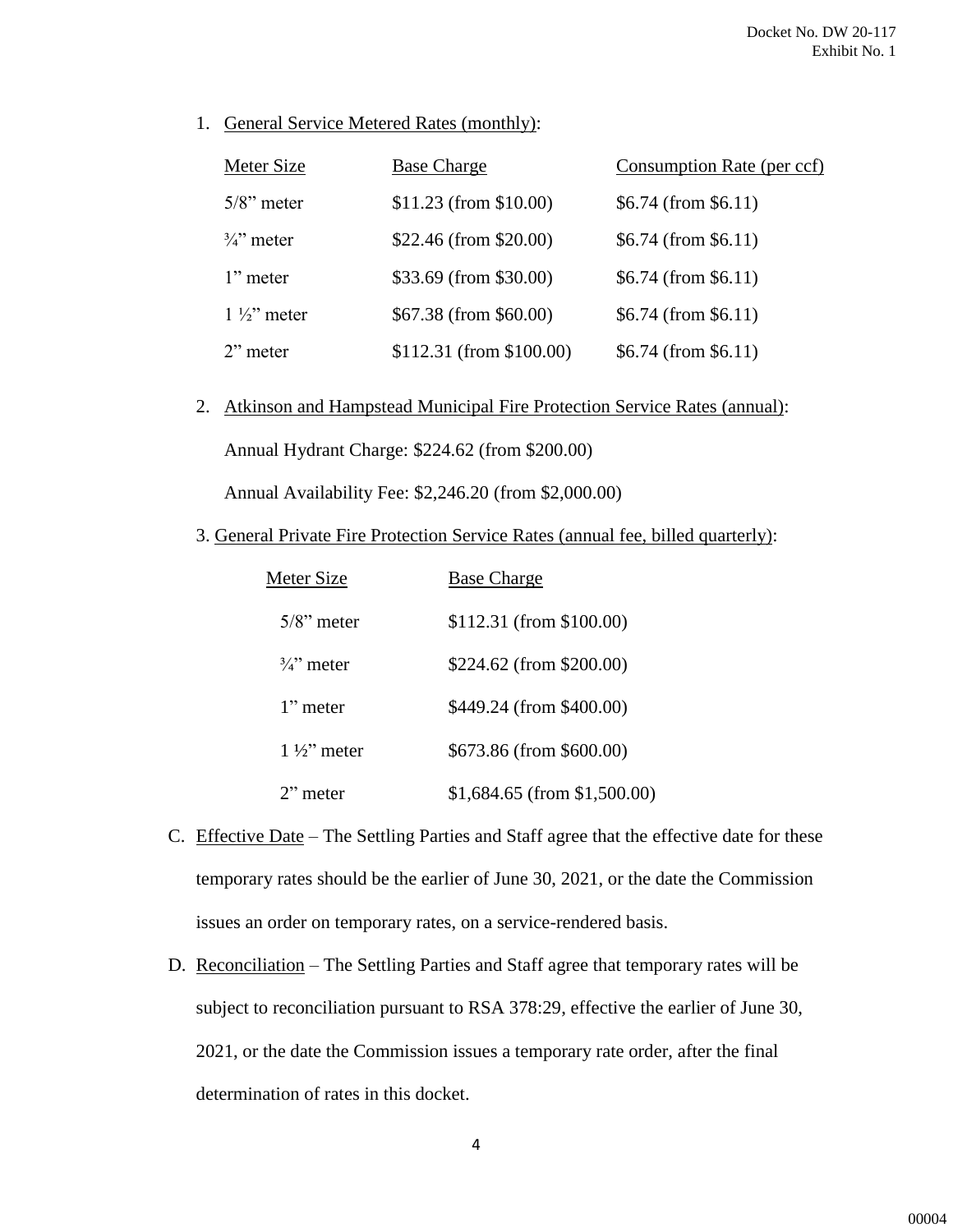E. Compliance Tariff – The Settling Parties and Staff agree that, provided the Commission approves the proposed Settlement Agreement, the Company will submit compliance tariffs within 10 days after the issuance of a Commission Order.

# **III. MISCELLANEOUS**

- A. This Settlement Agreement is expressly conditioned upon the Commission's acceptance of all its provisions, without change or condition. If the Commission does not accept the Settlement Agreement in its entirety, without change or condition, or if the Commission makes any findings that go beyond the scope of this Settlement Agreement, and the Settling Parties and Staff are unable to agree with said changes, conditions or findings, the Settlement Agreement shall be deemed to be withdrawn and shall not constitute any part of the record in this proceeding and shall not be used for any other purpose.
- B. The Settling Parties and Staff agree that the Commission's acceptance of the Settlement Agreement does not constitute continuing approval of, or precedent for, any particular issue in this proceeding other than those specified herein.
- C. This Settlement Agreement may be executed in multiple counterparts, which together shall constitute one agreement.